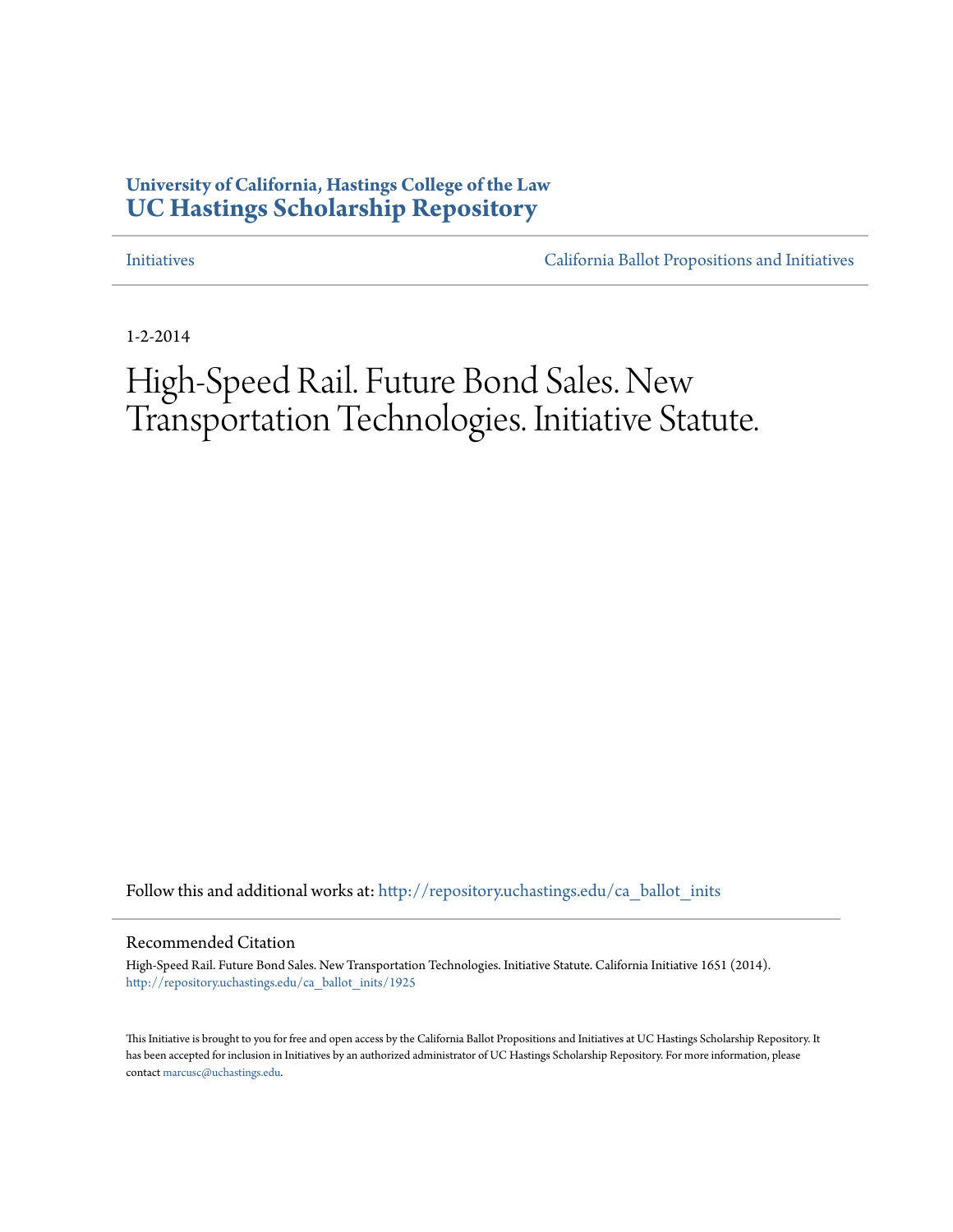January 2, 2014

.J

Initiative Coordinator Office of the Attorney General State of California PO Box 994255 Sacramento, CA 94244-25550

WEULIVE ()

**JAN 0** 2 2014

**INITIATIVE COORDINATOR** ATTORNEY GENERAL'S OFFICE

#### Re: Request for Title and Summary for Proposed Initiative

Dear Initiative Coordinator:

With this letter I submit a proposed statewide ballot measure in accordance with Article II of Section  $10(d)$  of the California Constitution. I am the proponent of the measure and a registered voter in the State of California. Please prepare a circulating title and summary of the measure as provided by law.

Enclosed with this letter and text of the proposed measure is a check in the amount of \$200 and the affidavits required by the Elections Code. ·

For purposes of inquiries from the public and the media, please direct them as follows:

Nick Garzilli 13488 Maxella Ave. #605 Marina Del Rey, CA 90292 nickgarzilli@gmail.com (310) 729-6905

Thank you for your time and attention processing my request.

Sincerely,

'?7;::2~-

Nicholas J. Garzilli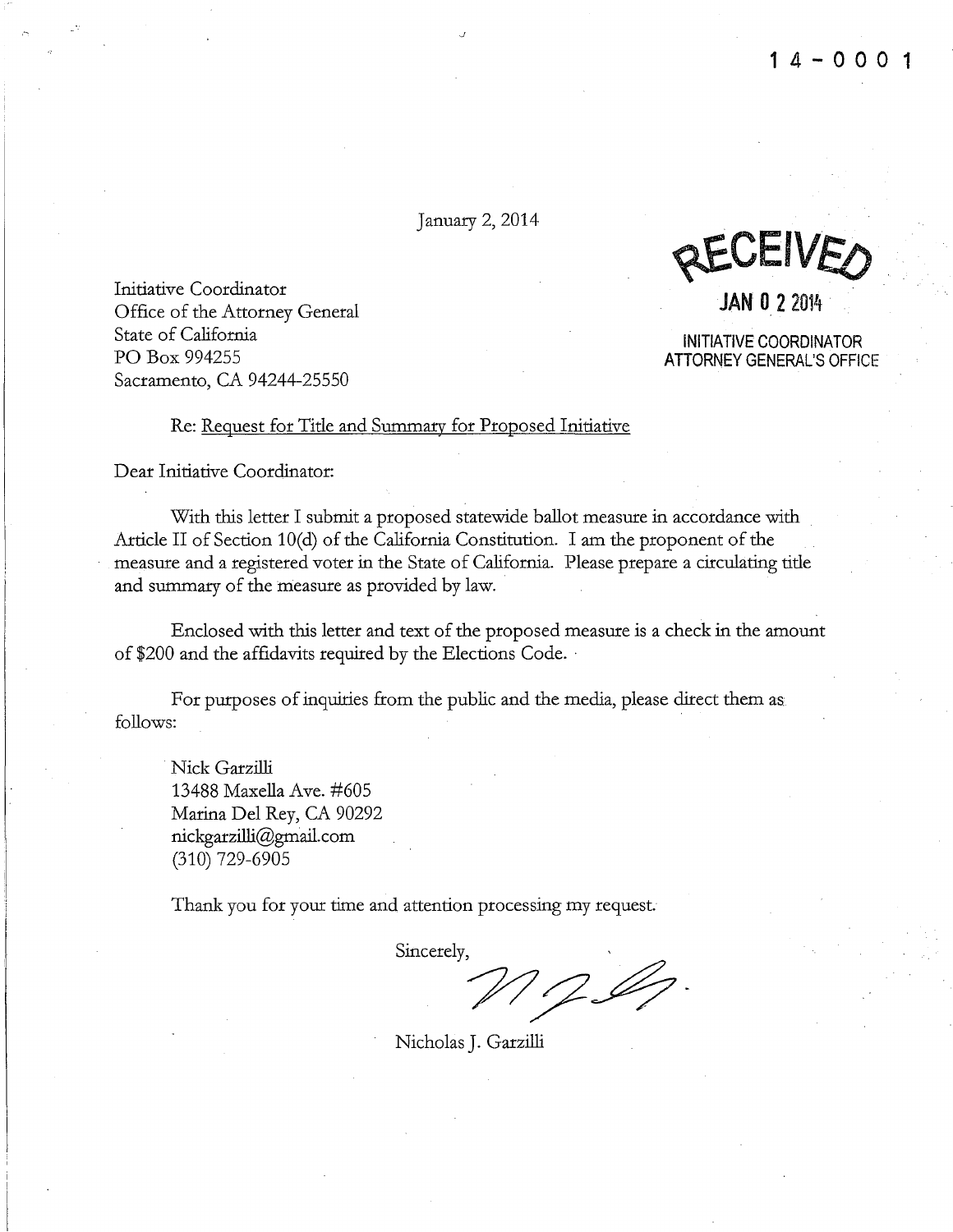#### THE TRANSPORTATION INNOVATION ACT

 $\overline{)}$ 

#### SECTION 1. STATEMENT OF FINDINGS

!

A. California bureaucrats have embarked on a multi-billion dollar project to bring "highspeed" rail to fruition. The project was just barely approved by the voters in 2008. Since then, costs estimates have sky-rocketed, the promises made in Proposition lA have been broke, and initial planning for the system shows that it will be over-budget, overdue, and will not be "highspeed" or energy efficient.

B. While California wastes billions of taxpayer funds on old transportation technology, new technologies are being developed and employed in other cities, states, and countries. These technologies, including hyper-loop, evacuated tube technology, local area personal rapid transit, among others, do not require billions of taxpayer dollars-- they merely require vision and leadership.

C. As the technology capital of the world, California should be leading the development of energy efficient, high-speed transportation systems. Yet, California has no regulatory framework to allow for private investment and development of these innovative transportation technologies. The billions the government plans to spend on old technology is creating economic disincentive for competition and innovation.

D. If allowed to compete, head-to-head, with "high-speed" rail, these innovative technologies will prove to be:

1) Faster and more reliable: Hyper-loop and evacuated tube technology can achieve speeds matching or exceeding those of commercial airplanes.

2) Energy efficient: Measured by energy consumed per passenger-mile, these new innovative technologies will be significantly more energy efficient than high-speed rail, which is not much more efficient than passenger cars and planes.

3) Flexible: High-Speed-Rail systems are not flexible to allow frequent access points as frequent stops between major cities result in long travel times and/or reduced throughput. Also High-Speed-Rail track and infrastructure are extremely costly regardless of consumer demand. New technologies are flexible to offer frequent points of accessibility, and are much less expensive; thus frequent access points can be adapted to fit consumer demand without reducing travel time or capacity.

4) Less costly: Rail will cost tens, if not hundreds, of billions of taxpayer dollars to construct and will require taxpayer subsidies to operate. The construction costs for these new technologies is so much lower, there is NO cost to taxpayers because the private sector will fund construction and operation. All the government needs to do is provide right-of-way for the systems and inspect the construction and operation of the systems to insure public safety.

1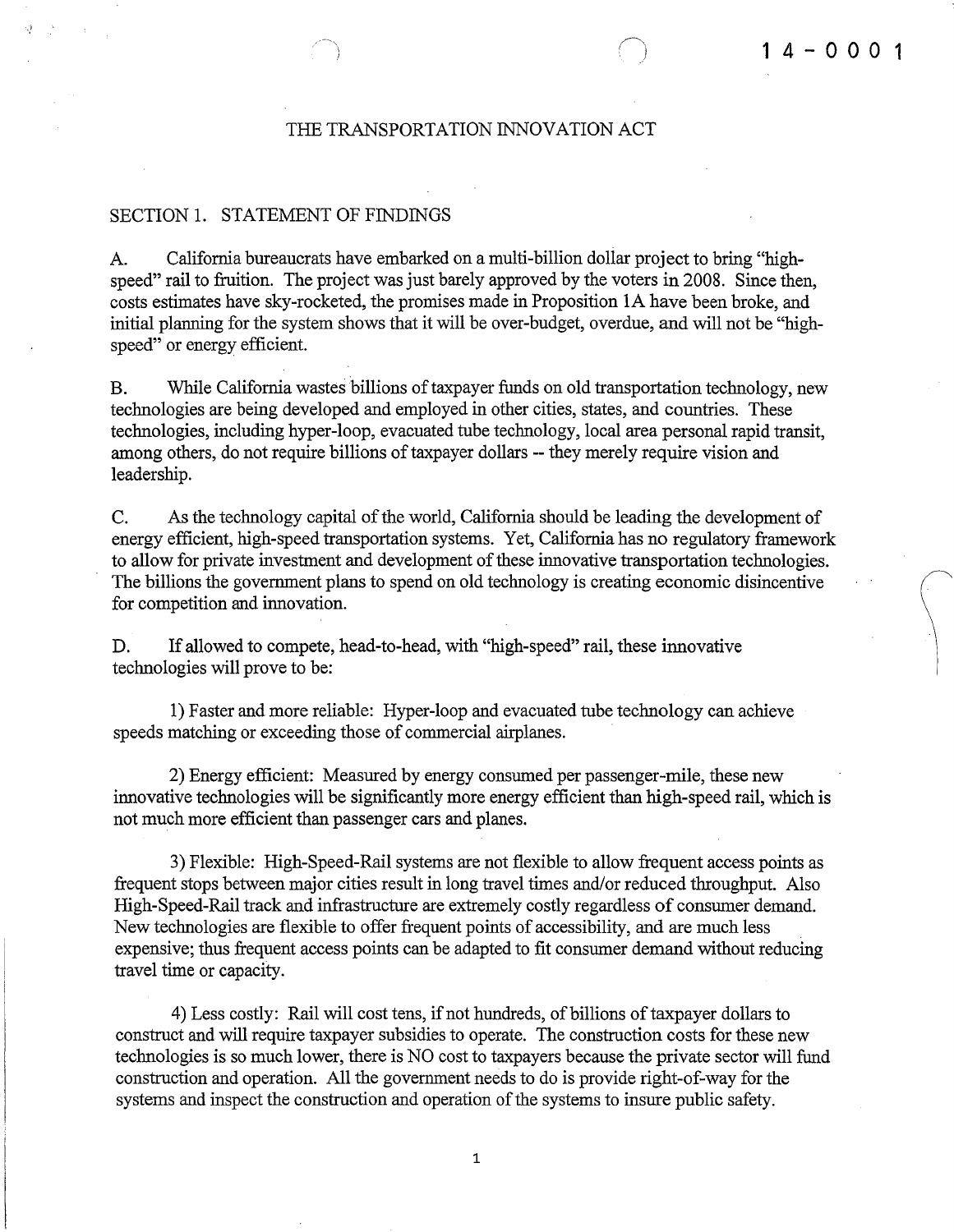### SECTION 2. STATEMENT OF PURPOSE

*'(* '

The people hereby enact the "Transportation Innovation Act" to:

1) Suspend the further issuance of bonds and construction of the high-speed rail system beyond the first leg that has been planned, in order to allow for the construction and operation of a pilot project using different technology so the voters can compare the cost, efficiency, and reliability of the two systems;

2) Empower the state to obtain necessary right-of-way and to provide for the construction, inspection, and operation of new transportation technologies to ensure public safety.

## SECTION 3. SUSPENSION OF HIGH-SPEED RAIL BOND ISSUANCE AND **CONSTRUCTION**

Section 2705 is added to Chapter 20 of Division 3 of the Streets and Highways Code, to read:

§ 2705(a) Notwithstanding any provision of this chapter, or any other law, no bonds authorized by this chapter shall be sold to pay the capital costs associated with the construction of any highspeed train system or line, except for any segment of such a system, under construction at the time of the enactment of this section.

(b) The Authority, with the consent of the Legislature, may continue the construction of the first segment of the high-speed train system pursuant to this chapter, for purposes of demonstration and comparison with other transportation technologies to be developed pursuant to the Transportation Innovation Act.

(c) Upon completion and operation of a comparable system, or within eight years; whichever is later, the Legislature, upon a two-thirds vote, may repeal this section.

#### SECTION 4. THE TRANSPORTATION INNOVATION ACT

Division 26 (commencing with section 260000) of the Public Utilities Code is added to read:

§ 260000. The Public Utilities Commission shall pursuant to this division and regulations enacted by the Commission:

(1) Within one year from enactment of this section, make existing right-of-way owned or maintained by the state or acquire new right-of-way, for the development of pilot projects using high-speed and/or high-efficient, transportation technologies ("HS/HE transportation technologies") including, but not limited to, hyper-loop, evacuated tube technology, and local area personal rapid transit technology;

2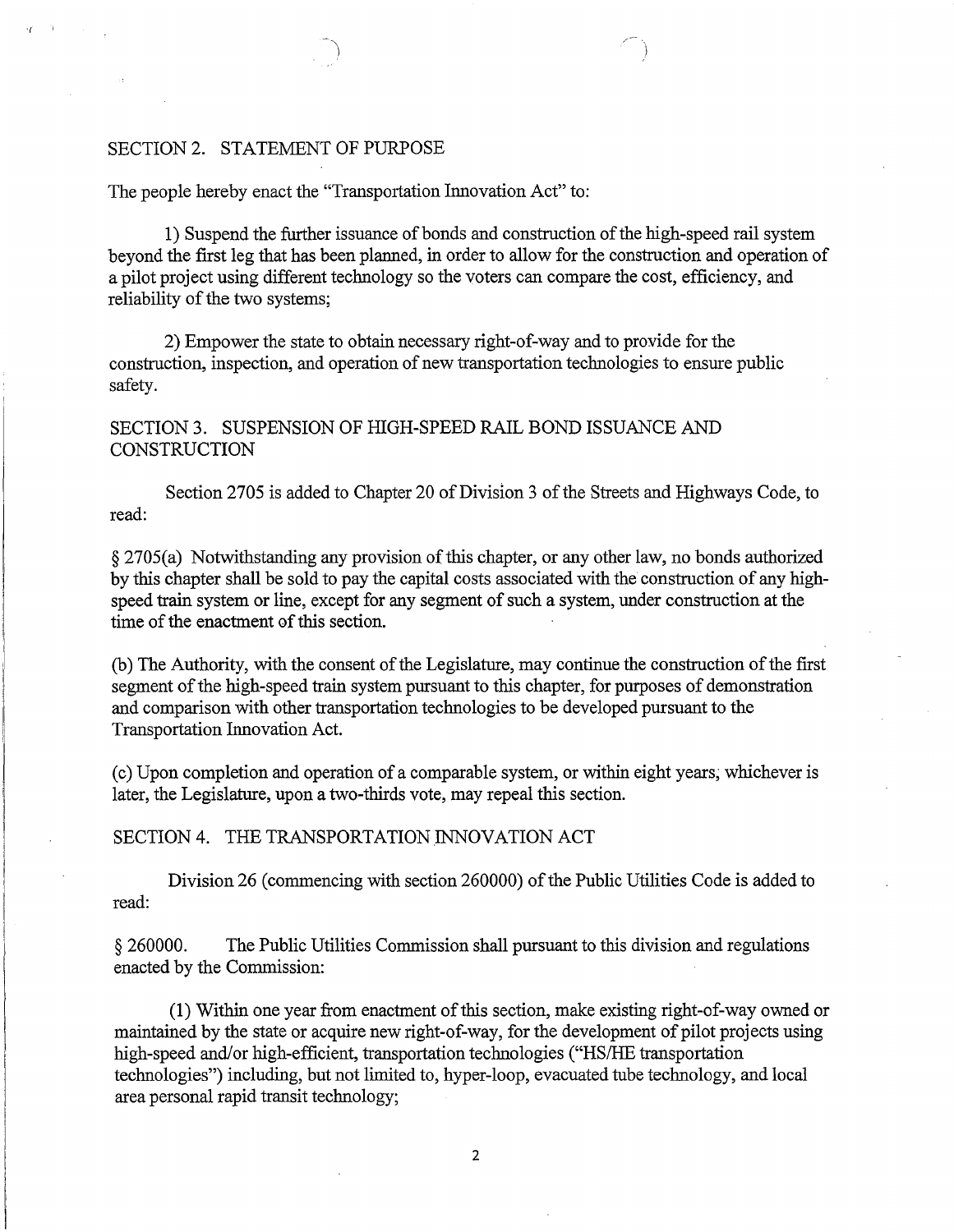(2) Within two years from enactment of this section, let competitively bid contracts allowing the use of such right-of-way with private developers for the construction and operation of such HS/HE transportation technologies as pilot projects, at no cost to taxpayers or the state, to compare with high-speed rail systems;

(3) Establish regulatory, inspection, and safety standards over the construction and operation ofHS/HE transportation system pilot projects.

)

(4) Impose fees on private operators to recover the actual costs of regulatory and safety oversight of the HS/HE transportation system pilot projects.

(5) Report to the Legislature the effectiveness of the HSIHE pilot projects in comparison, if any, to high-speed rail including speed, reliability, energy efficiency, taxpayer cost to construct and operate, and flexibility.

(6) Develop a plan for full-scale implementation of one or more HS/HE transportation technologies that would service major metropolitan areas of the state, similar to the high-speed rail system, within eight (8) years from enactment of this section.

(b) Construction of a pilot project pursuant to this section shall be exempt from the California Environmental Quality Assurance Act (Pub. Res. Code§§ 21000 et. seq.).

(c) For purposes of this section;

(1) "Actual costs of regulatory and safety oversight'' includes the Commission's actual cost to develop any new construction and operation standards as may be required to insure public health and safety, but does not include the costs of acquisition of right of way for such HS/HE transportation technology systems.

(2) "Acquire" means the permanent or temporary acquisition of right-of-way for the purposes of the Act.

(3) "Competitively bid contracts" means that the proposal to use right-of-way by a private developer of HS/HE transportation technology will be based on the following factors:

(a) No cost to taxpayers for construction and operation of the transportation system.

(b) Timetable for completion, testing, and operation of transportation system.

(c) Speed, passenger counts, and energy usage.

( 4) "Evacuated tube technology" means any form of a transportation network using magnetically levitated small passenger and/or cargo vehicles operating within an enclosed structure intended to improve energy efficiency and speed by removing more than 99% of the air from the enclosed structure.